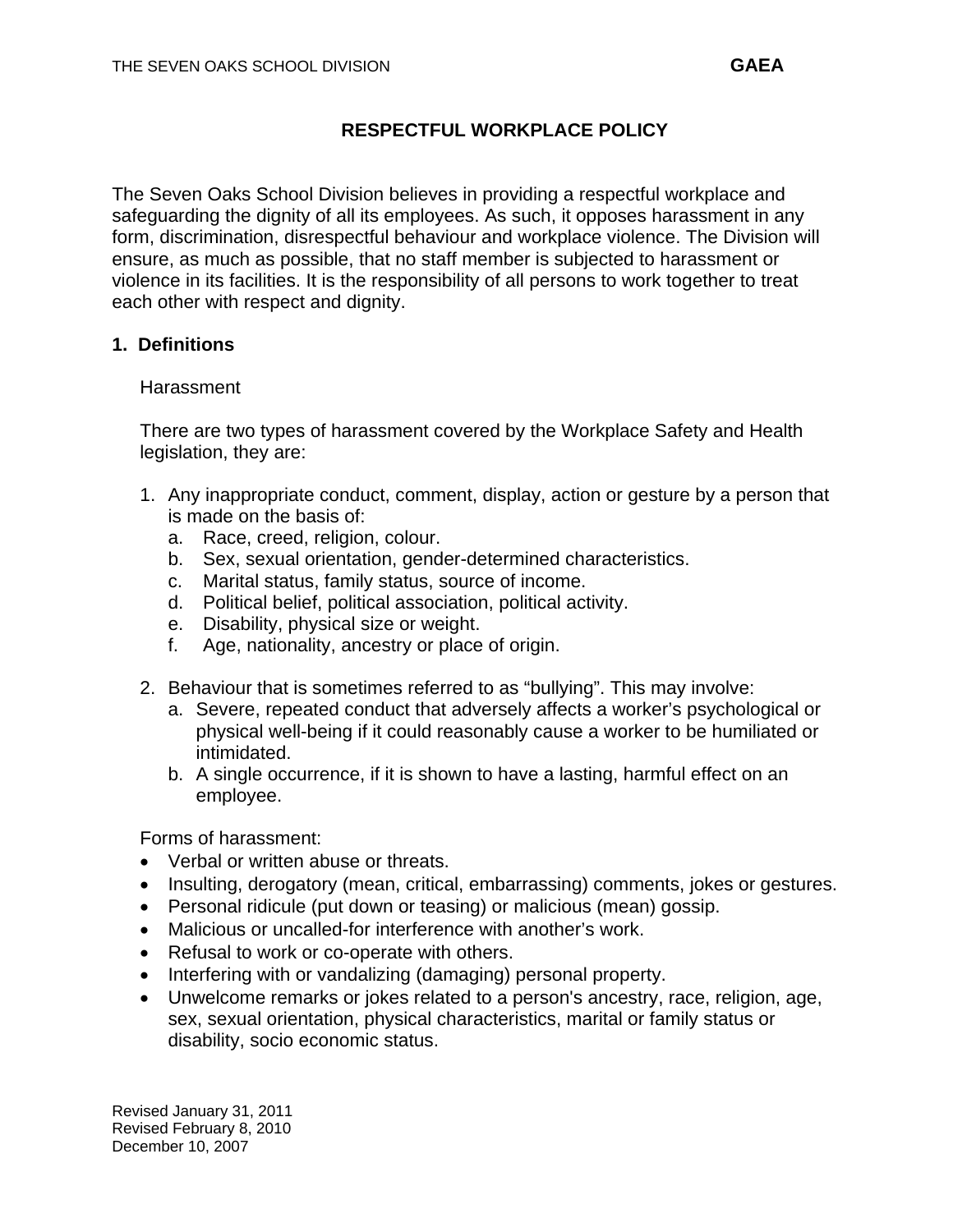- Unwelcome sexual remarks or requests (including persistent unwanted contact after the end of a consensual relationship).
- Displays of sexually explicit, sexist, racist or other derogatory material.
- Written or verbal abuse or threats.
- Unwelcome physical contact.
- Condescending behaviour or bullying.

Violence: Any abusive or aggressive incident (physical, sexual or verbal) that threatens to or results in injury to any person or damage to property. This can include verbal or written threats of harm, practical jokes that could result in injury, and vandalism of personal property.

Complainant: A person who believes he/she has been subject to harassment or violence as defined in this policy.

Respondent: The person or persons against whom a complaint under this policy has been made.

Workplace harassment and/or violence can take place inside or outside of the physical workplace, for example, in a situation that is connected to work or where an individual is contacted at home.

Appropriate supervision including performance appraisals and appropriate discipline does not constitute a violation of this policy.

## **2. Responsibilities**

**The Seven Oaks School Division** will ensure that all employees are aware of this policy and the procedures available to deal with cases of harassment and/or violent behaviour.

**The Superintendents' Team** shall inform employee groups for which they have responsibility that harassment and/or violence as described in this policy is not acceptable and will not be tolerated.

**School Principals and Directors** shall inform staff that harassment and/or violence is not acceptable and will not be tolerated. School Principals and/or Directors will at all times set a good example in creating and maintaining a respectful workplace and will deal with allegations of a violation of this policy quickly, confidentially, and in accordance with this policy and regulation GAEA-R. Principals and/or Directors shall immediately notify the Superintendent to whom they report in the event of a complaint pursuant to this policy.

Revised January 31, 2011 Revised February 8, 2010 December 10, 2007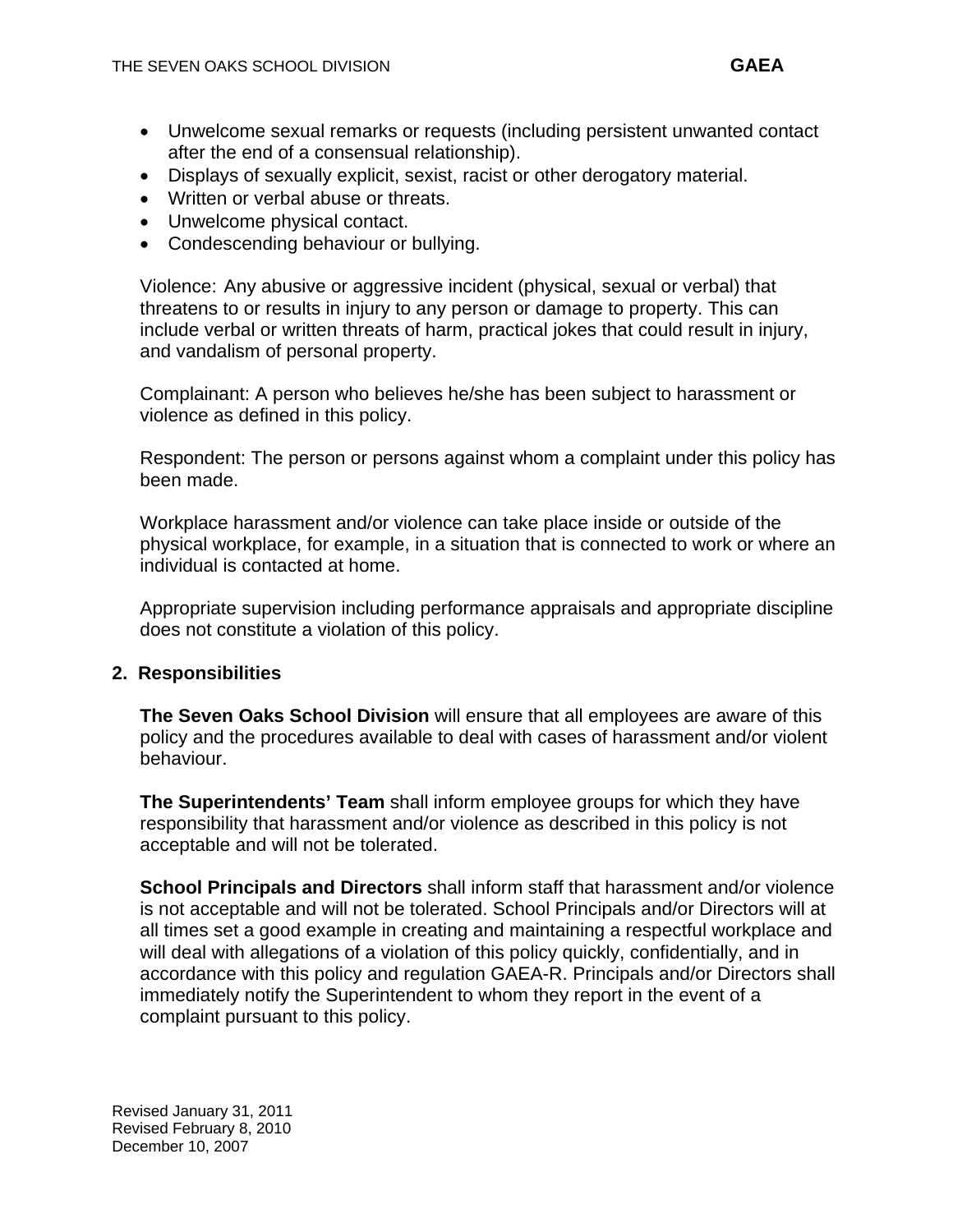**All members of staff** are encouraged to intervene in those situations where harassment and/or violence is observed or overheard, or where knowledge of a violation of this policy is shared with them.

## **3. Complaint Procedure**

Formal and informal allegations of a violation of this policy will be investigated and resolved according to established procedures which are contained in Policy GAEA-R.

Corrective action will be taken by the Division when it has determined that a violation of this policy has occurred.

A staff member has the right either instead of or in addition to this procedure to file a complaint with the Manitoba Human Rights Commission. This Respectful Workplace Policy is not intended to discourage or prevent a complainant from exercising any other legal rights they may have.

### **4. Confidentiality**

The identity of a complainant or a respondent and the circumstances relating to a complaint will not be disclosed unless disclosure is necessary to investigate the complaint and/or to take corrective action or as required by law.

It should be recognized that where parties choose to initiate proceedings or make comments outside of this internal procedure confidentiality cannot be guaranteed by the Division.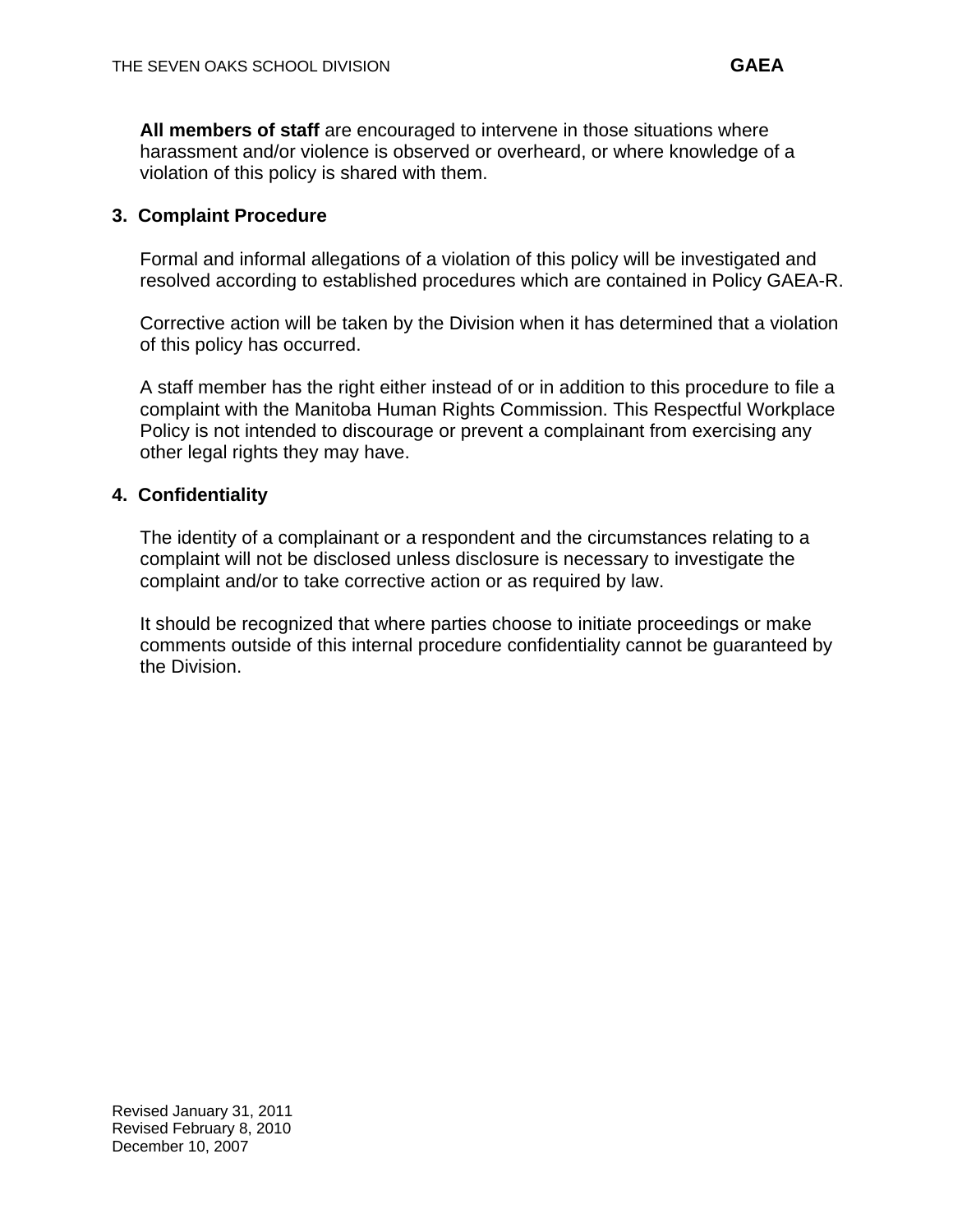# **Appendix A**

A determination of what is or what is not harassment will depend on the facts of each and every case. The following examples may be of assistance in considering whether conduct in a workplace is appropriate or not.

# **Examples**

## **Personal Harassment by a Co-worker**

Jane is an assistant to the manager in an administration office. During her 11-year career, she has been acknowledged for how well she does her job (efficient, professional and friendly). A few months ago, Susan started working in the office. Susan gets along well with the manager, but she seems to want to make things hard for Jane. Susan often says mean things about Jane's work. Susan has sent e-mails to other staff criticizing Jane as a person and a worker. Susan also hides files and doesn't give Jane important information she needs to do her job. This makes Jane look unorganized in front of the manager and other staff. Susan seems to enjoy seeing Jane embarrassed and uncomfortable.

Jane recently spoke to her manager about Susan's conduct towards her. The manager said Jane and Susan must work things out by themselves. Susan will not cooperate and Jane is becoming more uncomfortable and unhappy at work. Jane feels that the stress of her work environment is affecting her health.

### **Personal Harassment by a Manager**

Jill is a computer technician who works at a small computer repair company. On one of her first projects, a customer was upset with her work. Jill's boss, Garry yelled at her in front of the customer and said he might fire her. Since then, Garry has been really hard on Jill. He hovers over her while she works, yelling at her for being too slow or doing her work wrong. He never gives Jill help or advice on how to improve her work.

Garry doesn't do this to any other staff and they have started avoiding Jill and won't help her. When Garry told Jill that she made a mistake on a computer she rebuilt, he would not tell her what she did wrong. Jill spent all evening going over the computer, even asking a friend for help, but could not find any mistakes. She was afraid to come to work the next day, thinking that Garry would yell at her or fire her.